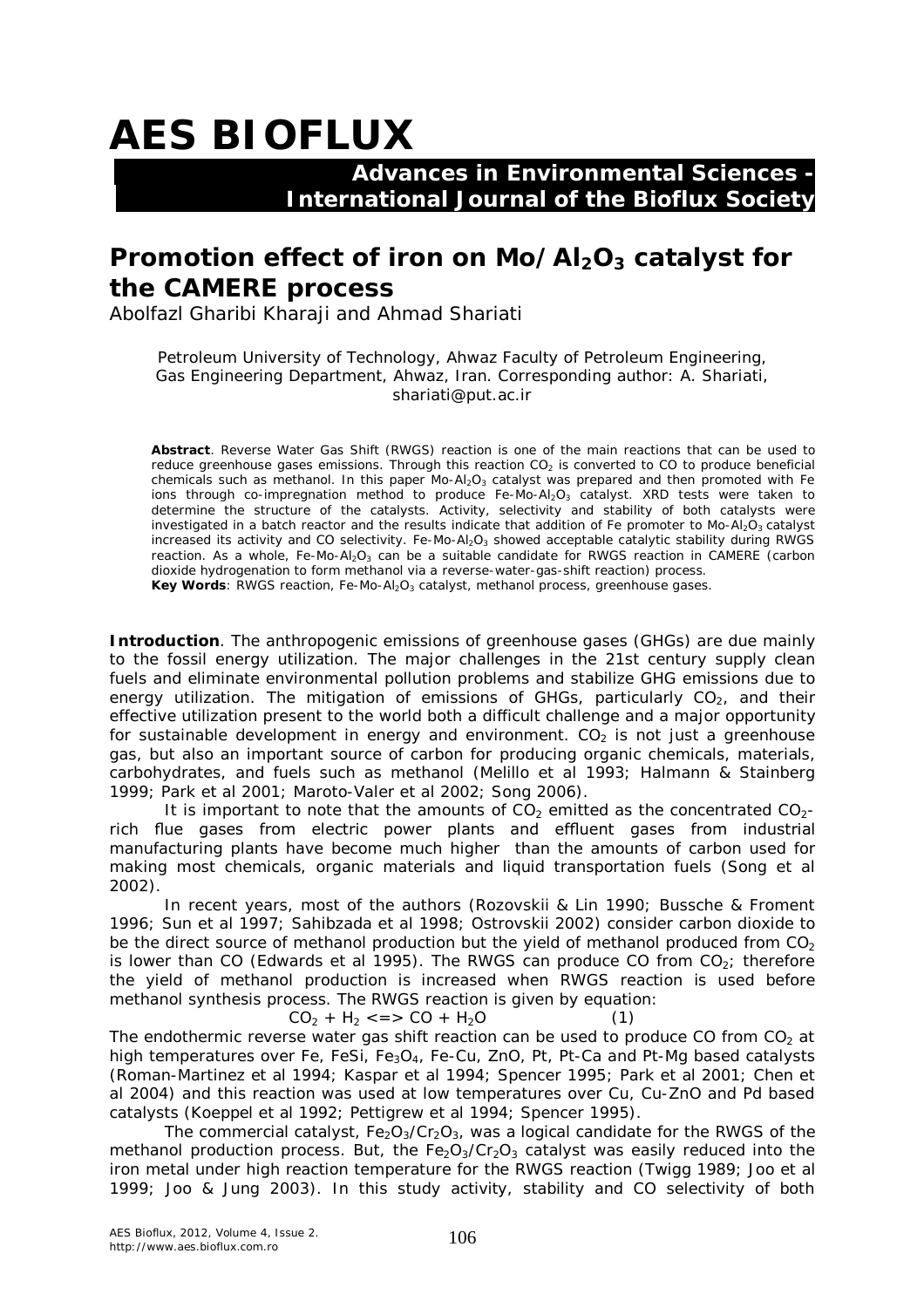catalyst systems (Mo-Al<sub>2</sub>O<sub>3</sub> and Fe-Mo-Al<sub>2</sub>O<sub>3</sub> catalysts) were investigated in RWGS reaction and better catalyst was proposed to methanol production from  $CO<sub>2</sub>$  by using RWGS reaction.

**Material and Method**. This experimental study was conducted in laboratory of Gas Engineering Department of Petroleum University of Technology in November 2011.

The 30 wt.% Mo/Al<sub>2</sub>O<sub>3</sub> was prepared by one step co-impregnating  $\gamma$ -Al<sub>2</sub>O<sub>3</sub> (Merck Co., 170 m<sup>2</sup>/g, 99% pure) and with an aqueous solution of Mo<sub>7</sub>O<sub>24</sub>.4H<sub>2</sub>O (Merck Co., 99% pure). The Fe-Mo-Al<sub>2</sub>O<sub>3</sub> catalyst with 15wt.% Fe(NO<sub>3</sub>)<sub>2</sub>.6H<sub>2</sub>O (Merck Co., 99% pure) and 15 wt.% Mo was prepared by two step co-impregnation method using the same  $\gamma$ -Al<sub>2</sub>O<sub>3</sub> and Mo solutions. In the first step Mo-Al<sub>2</sub>O<sub>3</sub> was formed and in the second step Fe ions were added to Mo-Al<sub>2</sub>O<sub>3</sub> slurry. The resulting slurry solution was under stirring for 10 hours and then dried at 50°C for 5 hours. All catalysts were reduced in  $H_2$  at 873 K and 2.5 MPa for 5 hours before use.

Reverse water gas shift reaction was carried out in a batch reactor. A thermocouple connected to a PID temperature controller was used for adjusting the temperature of the reaction. The reaction was performed under the  $H<sub>2</sub>/CO<sub>2</sub>$  at a total pressure of 1 MPa. The amounts of both catalyst systems used in the reaction were 5 g each. Activity tests of both catalyst systems were taken in the temperature range of 573- 973 K. All products were analyzed by gas chromatography (Young Lin) equipped with 30 m Q and MS columns and an HID detector. CO,  $H_2$ , CO<sub>2</sub>, and CH<sub>4</sub> were detected by GC and their respective mole fractions were calculated with a third order calibration function. Initial stability and activity tests were repeated 5 times with both catalysts and the results lead to an estimated accuracy of  $\pm$  3% in our measurements.

The structures of the prepared catalysts were determined from their X-ray diffraction (XRD) patterns with a PW1840 X-ray powder diffractometer using Cu tube anode operated at 40 kV and 30 mA with step size 0.02 from 5° to 90°.

**Results and Discussion**. The XRD patterns only indicated the specific Al<sub>2</sub>O<sub>3</sub> peaks. Mo with impregnation method affected only slightly the textural properties of  $\gamma$ -Al<sub>2</sub>O<sub>3</sub>. The same result is also seen in the literature (Luna & Iriarte 2008; Wang et al 2009). The lines corresponding to Fe are not observed either, probably because it is found in very low proportion.

According to the results shown in Figure 1, the  $CO<sub>2</sub>$  conversions for Fe-Mo-Al<sub>2</sub>O<sub>3</sub> is close to equilibrium conversions, at low temperature the difference in activity of the catalysts becomes more apparent. Fe-Mo-Al<sub>2</sub>O<sub>3</sub> catalyst reached the equilibrium conditions at temperatures above 673 K after 5 min of reaction time but  $Mo-A<sub>2</sub>O<sub>3</sub>$ catalyst did not reach the equilibrium conditions during this reaction time.

Figure 2 shows the catalytic activity as function of time for both catalyst systems at 873 K. Reactions were performed in  $H_2/CO_2$  stream with 1:1 ratio and 1 MPa pressure. For both catalysts  $CO<sub>2</sub>$  conversion to CO increased with reaction time until 5 minutes of reaction and after that no significant change in the CO content of the reactor was observed. Soon after the reaction started both catalysts had nearly the same conversions and as reaction proceeded further the difference between their conversions becomes more significant. Also the results show that, the methane conversion of Mo-Al<sub>2</sub>O<sub>3</sub> is 30.9 times larger than Fe-Mo-Al<sub>2</sub>O<sub>3</sub> after 60 minutes of reaction time, this difference can be originated from division of CO selectivity over each catalyst. On the other hand, methane was formed during RWGS reaction as the by-product and its formation for Mo-Al<sub>2</sub>O<sub>3</sub> was greater than Fe-Mo-Al<sub>2</sub>O<sub>3</sub> throughout reaction time, so this verifies division of CO conversion of  $Mo-Al<sub>2</sub>O<sub>3</sub>$  from its equilibrium condition.

According to the Figures 1 and 2, Fe-Mo-Al<sub>2</sub>O<sub>3</sub> catalyst reached the equilibrium conditions after 5 minutes of reaction at a temperature of 873 K whereas for the same conditions, CO production for Mo-Al<sub>2</sub>O<sub>3</sub> catalyst reached 76% but after 15 minutes of reaction reaches 86% of equilibrium conversion and remained constant after that.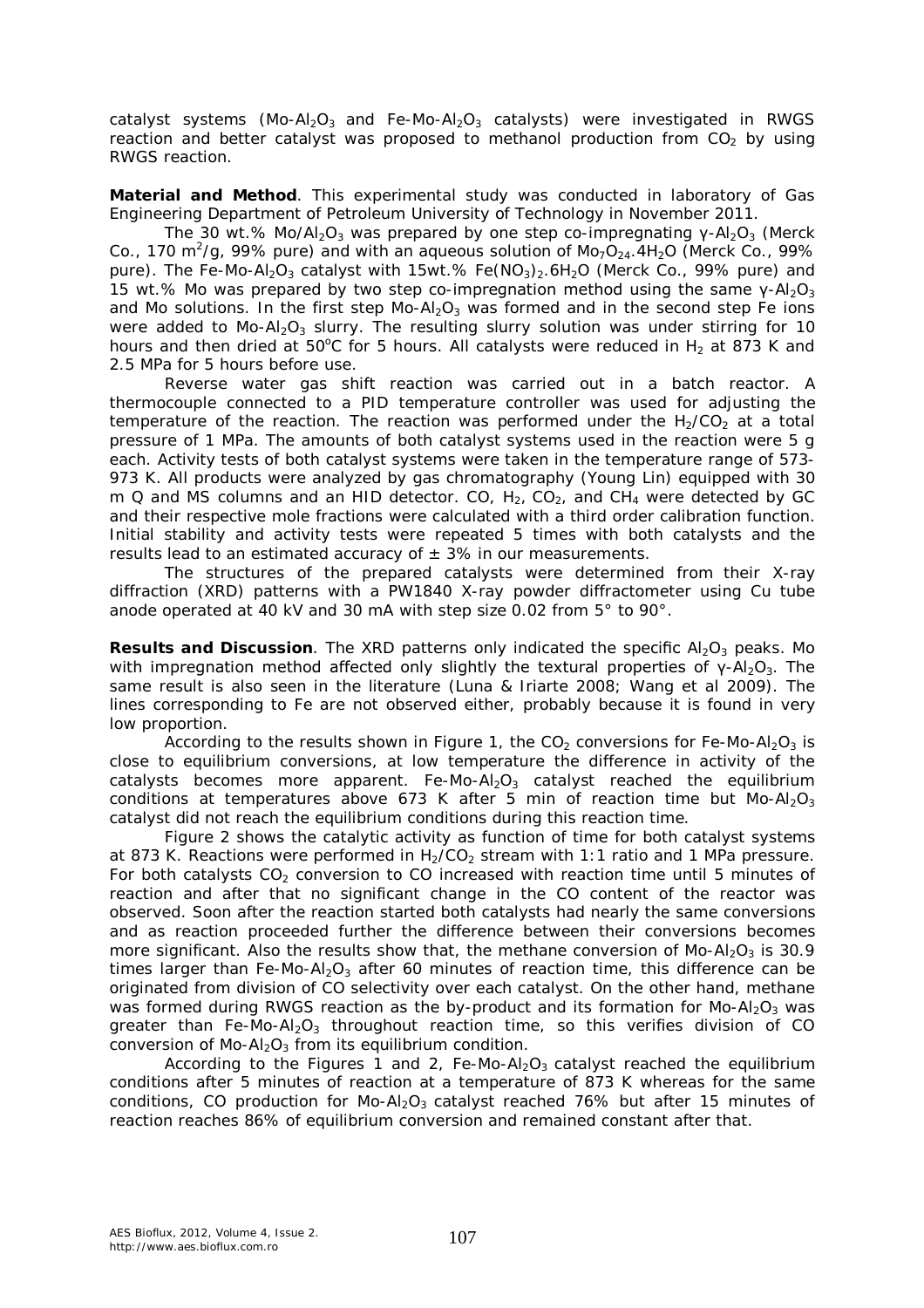

Figure 1. Conversion of  $CO<sub>2</sub>$  to CO versus temperature after 15 min of reaction time for  $Mo-AI_2O_3$  and Fe-  $Mo-AI_2O_3$ .



Figure 2. Conversion of  $CO<sub>2</sub>$  versus time at temperature of 873 K for both catalyst systems.

AES Bioflux, 2012, Volume 4, Issue 2. AES Bioflux, 2012, Volume 4, Issue 2. 108<br>http://www.aes.bioflux.com.ro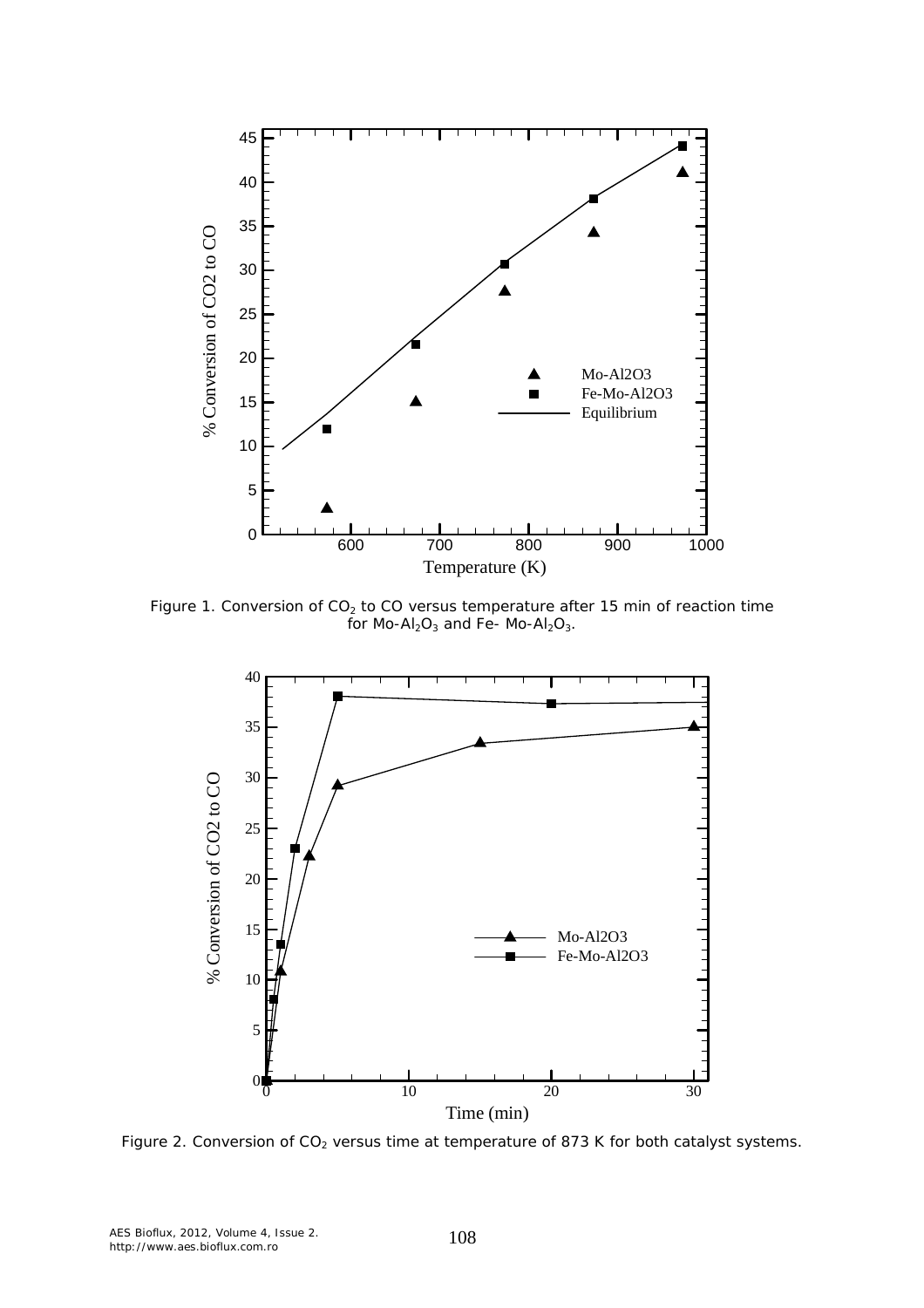To better understand the catalytic behaviour of both catalysts, the CO and  $CH<sub>4</sub>$ productions were analyzed after 15 minutes of reaction time versus reaction temperature. Both catalysts had similar trends variations of conversion for CO and CH<sup>4</sup> production but Mo-Al<sub>2</sub>O<sub>3</sub> had higher CH<sub>4</sub> production and lower CO production at each temperature. As an example this trend for Fe-Mo-Al<sub>2</sub>O<sub>3</sub> is shown in Figure 3.



Figure 3. Methane and CO conversions versus time for Fe-Mo-Al<sub>2</sub>O<sub>3</sub> at 873 K.

Based on the results obtained, as long as the  $CH_4$  formation is low a rapid change in conversion of  $CO<sub>2</sub>$  to CO is observed and as  $CH<sub>4</sub>$  formation for each catalysts increases, the change in CO production decreases. In other words when the CO concentration reaches a definite amount which is different for each catalyst, Methane production starts to proceed according to the following reaction:

 $CO + 3H_2 \longrightarrow CH_4 + 3H_2O$  (2) For both catalysts after 5 minutes of reaction, the slope of CO production curve decreases and at the same time methane production increases. At this time  $CO<sub>2</sub>$  conversions to CO for Mo-Al<sub>2</sub>O<sub>3</sub> and Fe-Mo-Al<sub>2</sub>O<sub>3</sub> catalysts reach 76% and 99% of the equilibrium condition, respectively. This difference could be due to selectivity of each catalyst. Selectivity is defined as follows:

CO selectivity=
$$
\frac{\text{moles of produced CO} \times 100}{\text{moles of used CO}_2}
$$
 (3)

CO selectivity for Fe-Mo-Al<sub>2</sub>O<sub>3</sub> after 1 minute and 60 minutes of reaction time were 100% and 99%, respectively, and for  $Mo-Al<sub>2</sub>O<sub>3</sub>$  they were 99% and 74%, respectively. By comparing both catalyst systems in the presence of  $H_2$ , CO<sub>2</sub> and CO, it is found that Fe-Mo-Al<sub>2</sub>O<sub>3</sub> has higher reaction progress for RWGS (equation 1) than Methanation reaction (equation 2).

Table 1 shows  $CO<sub>2</sub>$  conversion for fresh and used catalysts after 10 hours of reaction time. Mo-Al<sub>2</sub>O<sub>3</sub> did not show any sign of deactivation during reaction time and Fe-Mo-Al<sub>2</sub>O<sub>3</sub> showed a negligible sign of deactivation. Both catalysts maintained good stability in 10 hours of reaction time but Fe-Mo-Al<sub>2</sub>O<sub>3</sub> had a better activity for CO production. According to Table 1, used Mo-Al<sub>2</sub>O<sub>3</sub> had lower CO selectivity than its fresh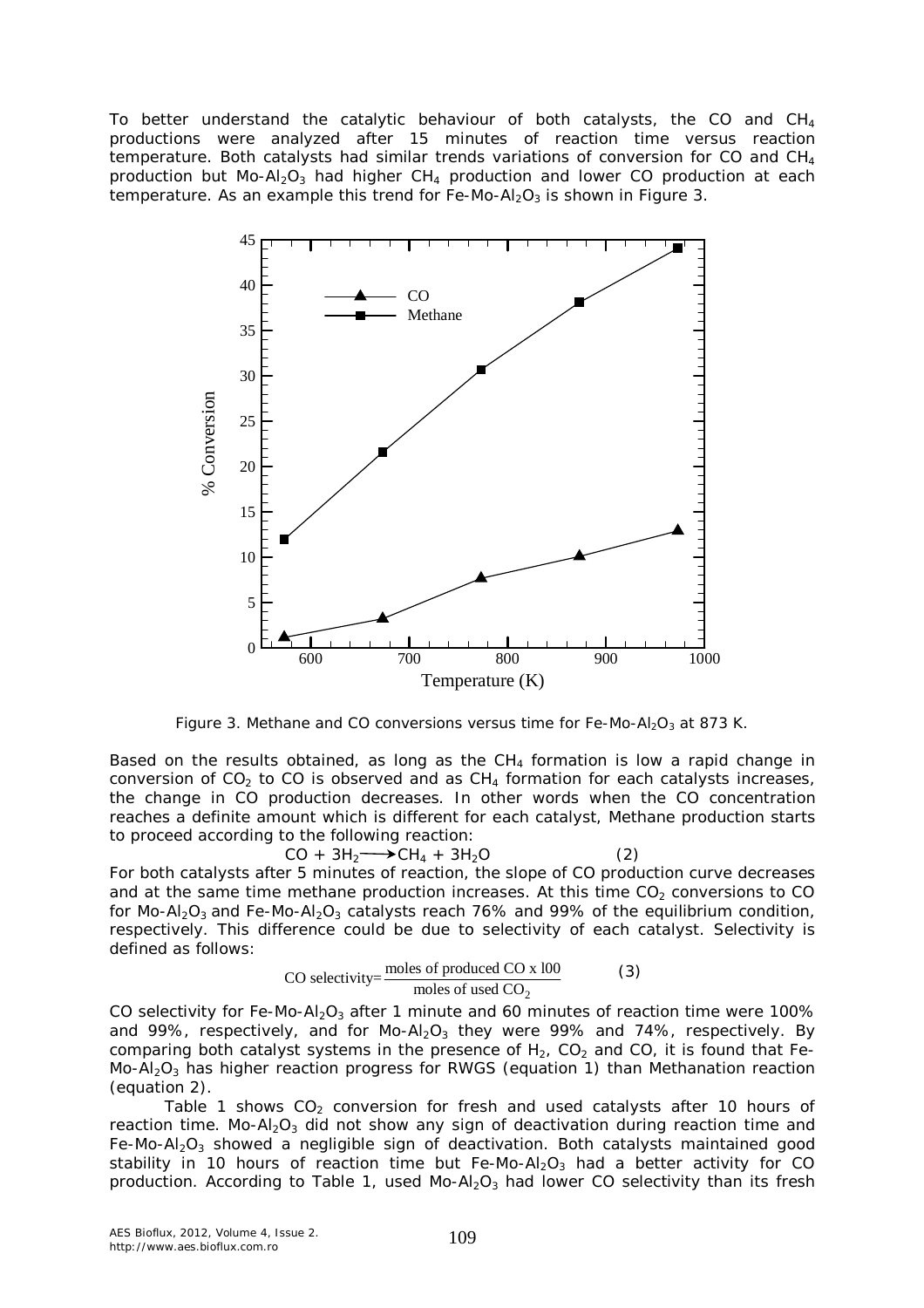type, but Fe-Mo-Al<sub>2</sub>O<sub>3</sub> showed the reverse behaviour. Pettigrew et al (1994) in their study on Pd-CeO<sub>2</sub>-A1<sub>2</sub>O<sub>3</sub> catalyst for RWGS found out that used type of this catalyst had better CO selectivity than its fresh form. The same results for Fe-Mo-Al<sub>2</sub>O<sub>3</sub> catalyst were observed in this study.

Table 1

|  |  |  | CO activity and selectivity for fresh and used catalysts at 873 K after 15 minutes of reaction time |
|--|--|--|-----------------------------------------------------------------------------------------------------|
|  |  |  |                                                                                                     |

| Catalysts                            | Type  | $\%$ CO <sub>2</sub> conversion to CO | % CO selectivity |
|--------------------------------------|-------|---------------------------------------|------------------|
| $Mo-Al2O3$                           | Fresh | 34.2                                  | 97               |
|                                      | Used  | 34.2                                  | 93               |
| Fe-Mo-Al <sub>2</sub> O <sub>3</sub> | Fresh | 38.1                                  | 98               |
|                                      | Used  | 37.5                                  | 99               |

Figure 4 illustrates the CO production rate versus time at 873 K for both catalyst systems. As it can be seen, the trend for CO formation of both catalyst systems is the same. However, the initial rate is 70% higher for Fe-Mo-Al<sub>2</sub>O<sub>3</sub> catalyst system. After 20 minutes of reaction time no CO was formed for both catalyst systems.



Figure 4. Methane and CO conversions versus time for both catalyst systems at 873 K.

In a similar study (Joo & Jung 2003) in temperature range of 673 K to 973 K, it was shown that addition of  $ZnO$  to  $Al_2O_3$  support will increase the activity of the catalyst but increases its deactivation rate. The deactivation is caused by conversion of zinc oxide molecules to zinc ions. As a result it is anticipated that depositing metal ions on alumina support with co- impregnation method will prevent the deactivation of the catalyst. Using impregnation method instead of precipitation method in catalyst preparation can enhance CO selectivity in RWGS (Yan et al 2000). Also addition of metals such as Fe, K and Pd supported on Al, Si and Ce can change CO selectivity in RWGS reaction (Pettigrew et al 1994; Yan et al 2000; Perez -Alonso et al 2008).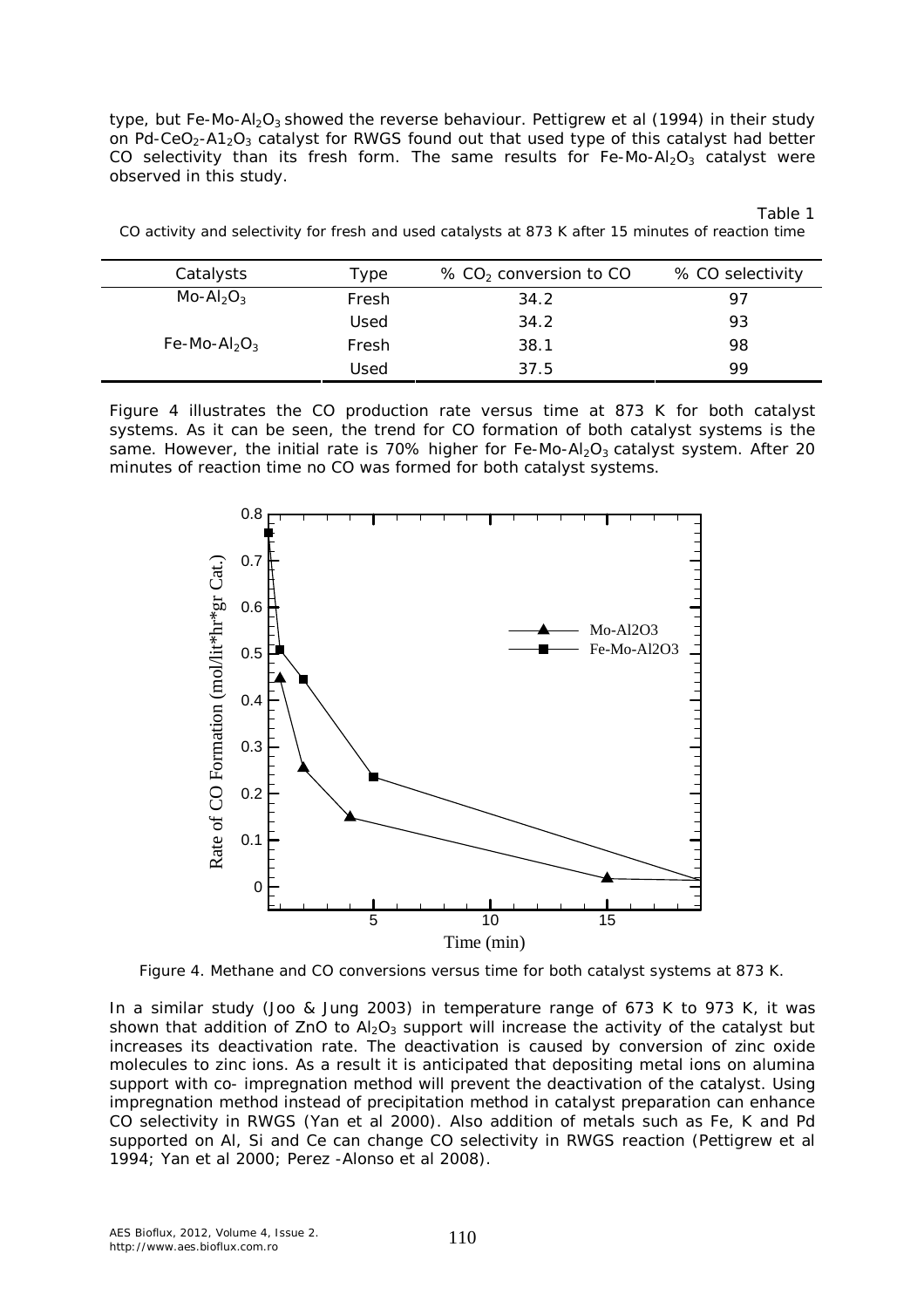**Conclusions**. Fe-Mo-Al<sub>2</sub>O<sub>3</sub> catalyst reached the equilibrium conditions at temperatures above 673 K after 5 min of reaction time but Mo-Al<sub>2</sub>O<sub>3</sub> catalyst did not reach the equilibrium conditions during this reaction time. Soon after the reaction proceeded, both catalysts had nearly the same conversions and the difference between their conversions becomes more significant. CO production for Mo-Al<sub>2</sub>O<sub>3</sub> catalyst reaches 86% of equilibrium conversion and remains constant as the time passes. Since the initial conditions of reaction for both catalysts were the same, the difference in CO formation can be attributed to CO selectivity and activity of the catalyst. Fe-Mo-Al<sub>2</sub>O<sub>3</sub> catalyst had good stability during the reaction and its CO selectivity improved as the reaction proceeded. In conclusion Fe-Mo-Al<sub>2</sub>O<sub>3</sub> has better activity, CO selectivity and good stability in RWGS reaction and it is an appropriate candidate for converting  $CO<sub>2</sub>$  to CO and using the produced CO in Methanol synthesis process.

**Acknowledgements**. Authors gratefully acknowledge the Petroleum University of Technology for financial support.

## **References**

- Bussche K. M. V., Froment G. F., 1996 A steady-state kinetic model for methanol synthesis and the water gas shift reaction on a commercial Cu/ZnO/Al<sub>2</sub>O<sub>3</sub> catalyst. Journal of Catalysis 161:1-10.
- Chen C.-S., Cheng W.-H., Lin S.-S., 2004 Study of iron-promoted Cu/SiO<sub>2</sub> catalyst on high temperature reverse water gas shift reaction, Applied Catalysis A. 257:97-106.
- Edwards J. H., 1995 Potential sources of  $CO<sub>2</sub>$  and the options for its large-scale utilisation now and in the future. Catalysis Today 23:59-66.
- Halmann M. M., Steinberg M., 1999 Green house gas carbon dioxide mitigation: science and technology. Lewis Publishers. Boca Raton, pp. 563-568.
- Joo O.-S., Jung K. D., Moon I., Rozovskii A. Ya., Lin G. I., Han S. H., Uhm S. J., 1999 Carbon dioxide hydrogenation to form methanol via a reverse-water-gas-shift reaction. Industrial & Engineering Chemistry Research 38:1808-1812.
- Joo O.-S., Jung K.-D., 2003 Stability of  $ZnAl<sub>2</sub>O<sub>4</sub>$  catalyst for reverse-water-gas-shift reaction. Bull Korean Chem Soc 24:86-90.
- Kaspar J., Graziani M., Rahman A. H., Trovarelli A., Vichi E. J. S., da Silva E. C., 1994 Carbon dioxide hydrogenation over iron containing catalysts. Applied Catalysis A. 117:125-137.
- Koeppel R. A., Baiker A., Wokaun A., 1992 Copper/zirconia catalysts for the synthesis of methanol from carbon dioxide: influence of preparation variables on structural and catalytic properties of catalysts. Applied Catalysis A. 84:77-79.
- Luna A. E. C., Iriarte M. E., 2008 Carbon dioxide reforming of methane over a metal modified Ni-Al<sub>2</sub>O<sub>3</sub> catalyst. Applied Catalysis A. 343:10-15.
- Maroto-Valer M. M., Song C. S., Soong Y., 2002 Environmental challenges and greenhouse gas control for fossil fuel utilization in the 21st Century. Kluwer Academic/Plenum Publishers. New York, pp. 203-274.
- Melillo J. M., Mcguire A. D., Kicklighter D. W., Moore B., Vorosmarty C. J., Schloss A. L., 1993 Global climate-change and terrestrial net primary production. Nature 363:234- 240.
- Ostrovskii V. E., 2002 Mechanisms of methanol synthesis from hydrogen and carbon oxides at Cu–Zn-containing catalysts in the context of some fundamental problems of heterogeneous catalysis. Catalysis Today 15:141-160.
- Park S.-W., Joo O-S., Jung K.-D., Kim H., Han S.-H., 2001 Development of ZnO/Al<sub>2</sub>O<sub>3</sub> catalyst for reverse-water-gas-shiftreaction of CAMERE process. Applied Catalysis A. 211:81-90.
- Perez-Alonso F. J., Ojeda M., Herranz T., Rojas S., González-Carballo J. M., Terreros P., Fierro J. L. G., 2008 Carbon dioxide hydrogenation over Fe–Ce catalysts. Catalysis Communications 9:1945-1948.